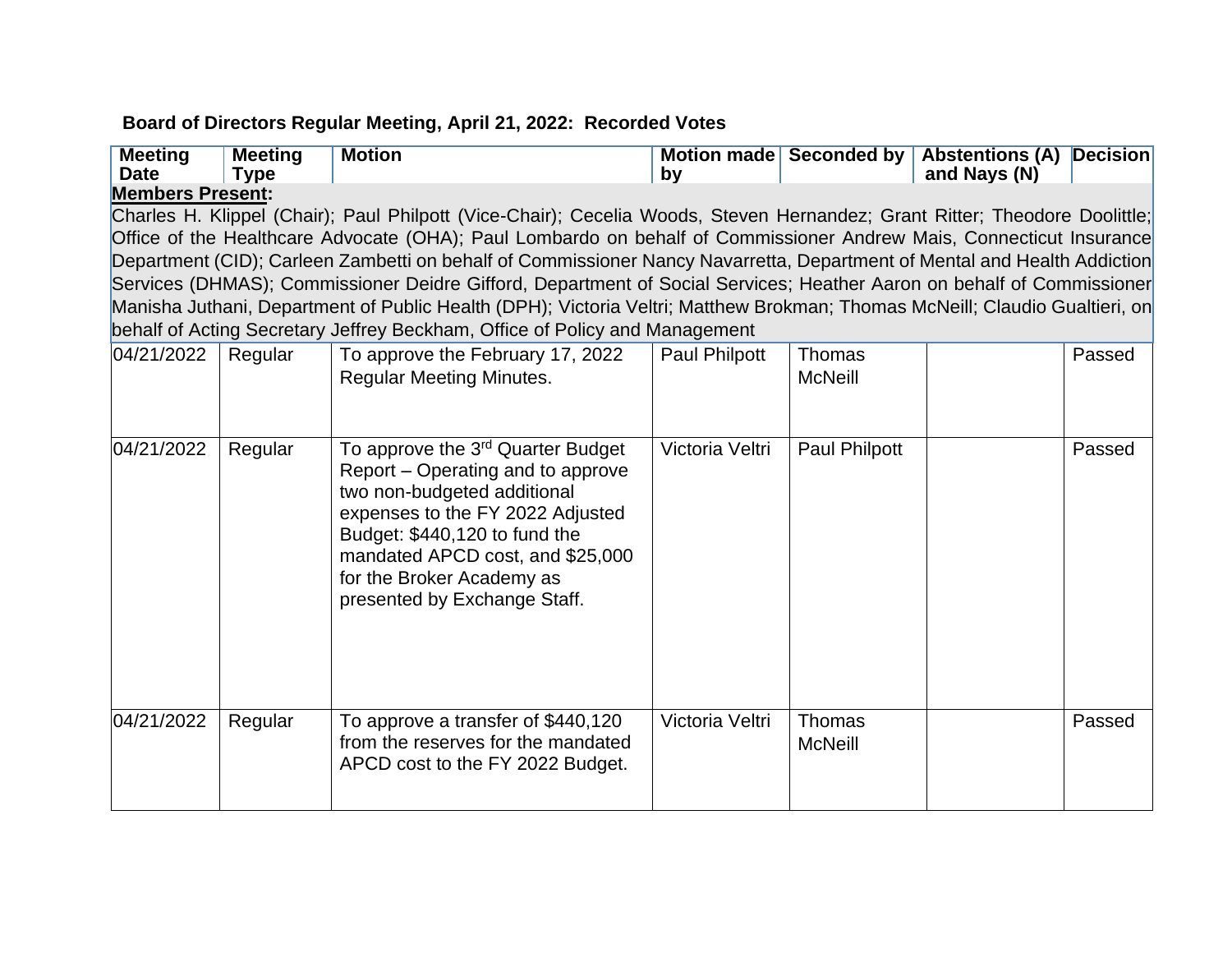## **Members Present:**

Charles H. Klippel (Chair); Paul Philpott (Vice-Chair); Cecelia Woods, Steven Hernandez; Grant Ritter; Theodore Doolittle; Office of the Healthcare Advocate (OHA); Paul Lombardo on behalf of Commissioner Andrew Mais, Connecticut Insurance Department (CID); Carleen Zambetti on behalf of Commissioner Nancy Navarretta, Department of Mental and Health Addiction Services (DHMAS); Heather Aaron on behalf of Commissioner Manisha Juthani, Department of Public Health (DPH); Thomas McNeill

| 04/21/2022 | Regular | To approve Option [1] presented by<br>Wakely Consulting on behalf of<br>Exchange Staff as the Standard<br>Gold Plan for Plan Year 2023                                                                                                                                                                                  | <b>Grant Ritter</b> | Paul Philpott    | Passed |
|------------|---------|-------------------------------------------------------------------------------------------------------------------------------------------------------------------------------------------------------------------------------------------------------------------------------------------------------------------------|---------------------|------------------|--------|
| 04/21/2022 | Regular | To approve Option 1 presented by<br>Wakely Consulting on behalf of<br>Exchange Staff as the Standard<br>Silver Plan. for Plan Year 2023.                                                                                                                                                                                | <b>Grant Ritter</b> | Cecelia<br>Woods | Passed |
| 04/21/2022 | Regular | To approve the Silver 87% Option<br>[1], and Silver 94% Option [1] as<br>presented by Wakely Consulting on<br>behalf of Exchange Staff as the<br>Standard Silver Plan variants for the<br>87% and 94% CSR Plans for Plan<br>Year 2023.                                                                                  | <b>Grant Ritter</b> | Cecelia<br>Woods | Passed |
| 04/21/2022 | Regular | To approve Option [3] presented by<br>Wakely Consulting on behalf of<br><b>Exchange Staff as the Standard</b><br>Silver 73% CSR Plan for Plan Year<br>2023 as long as all carriers are able<br>to comply with federal regulations<br>with this Plan, and the Health Plan<br><b>Benefits and Qualifications Advisory</b> | <b>Grant Ritter</b> | Paul Philpott    | Passed |